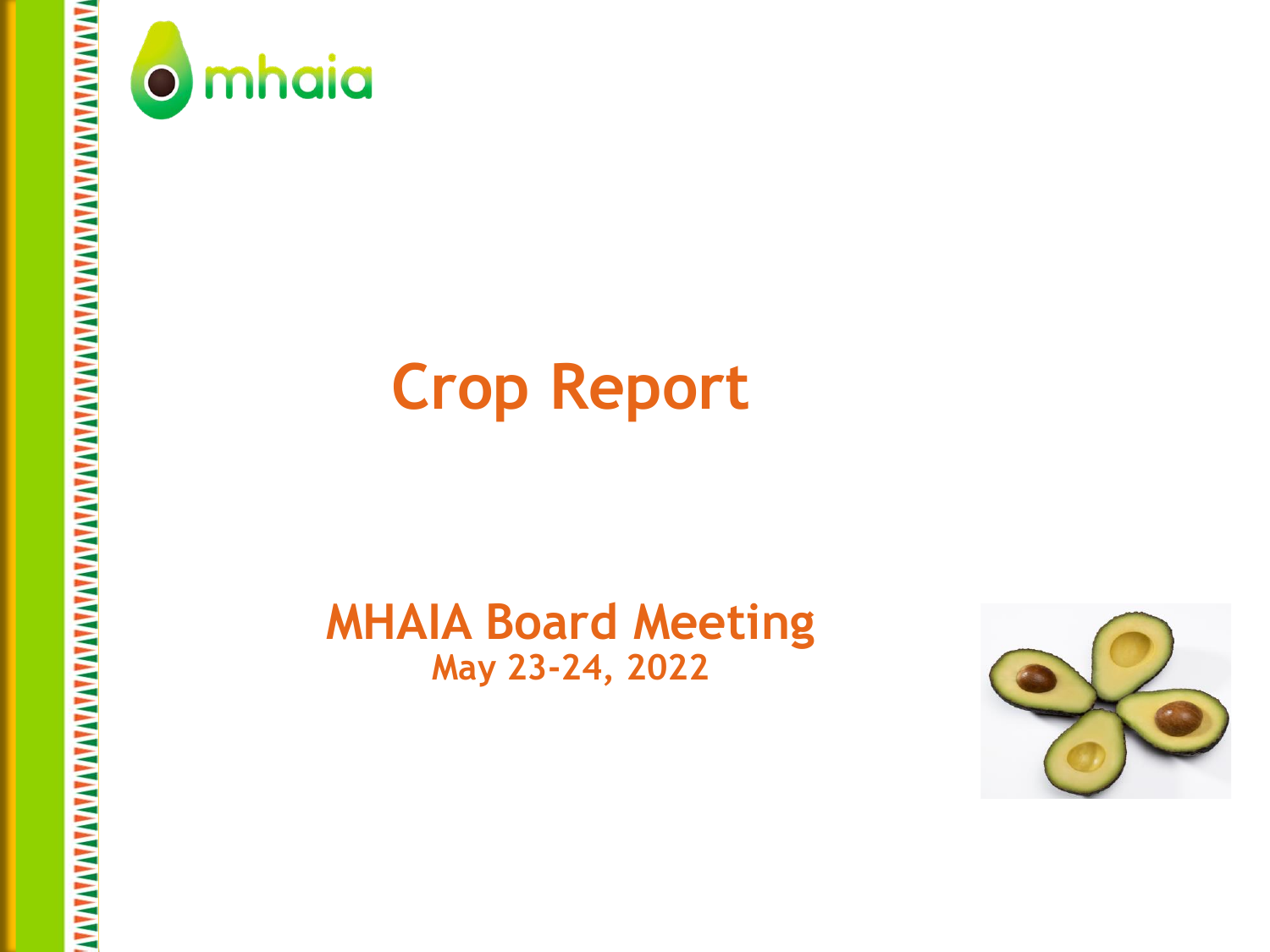#### AGENDA

- FY 21-22 Crop Report Summary
- FY 21-22 Harvest to-date
- FY 21-22 Shipments to-date
- FY 22-23 Total Projection and Projection per Month
- FY 22-23 LOCA Reports
- FY 22-23 APEAM vs MHAIA data Comparison (Loca)

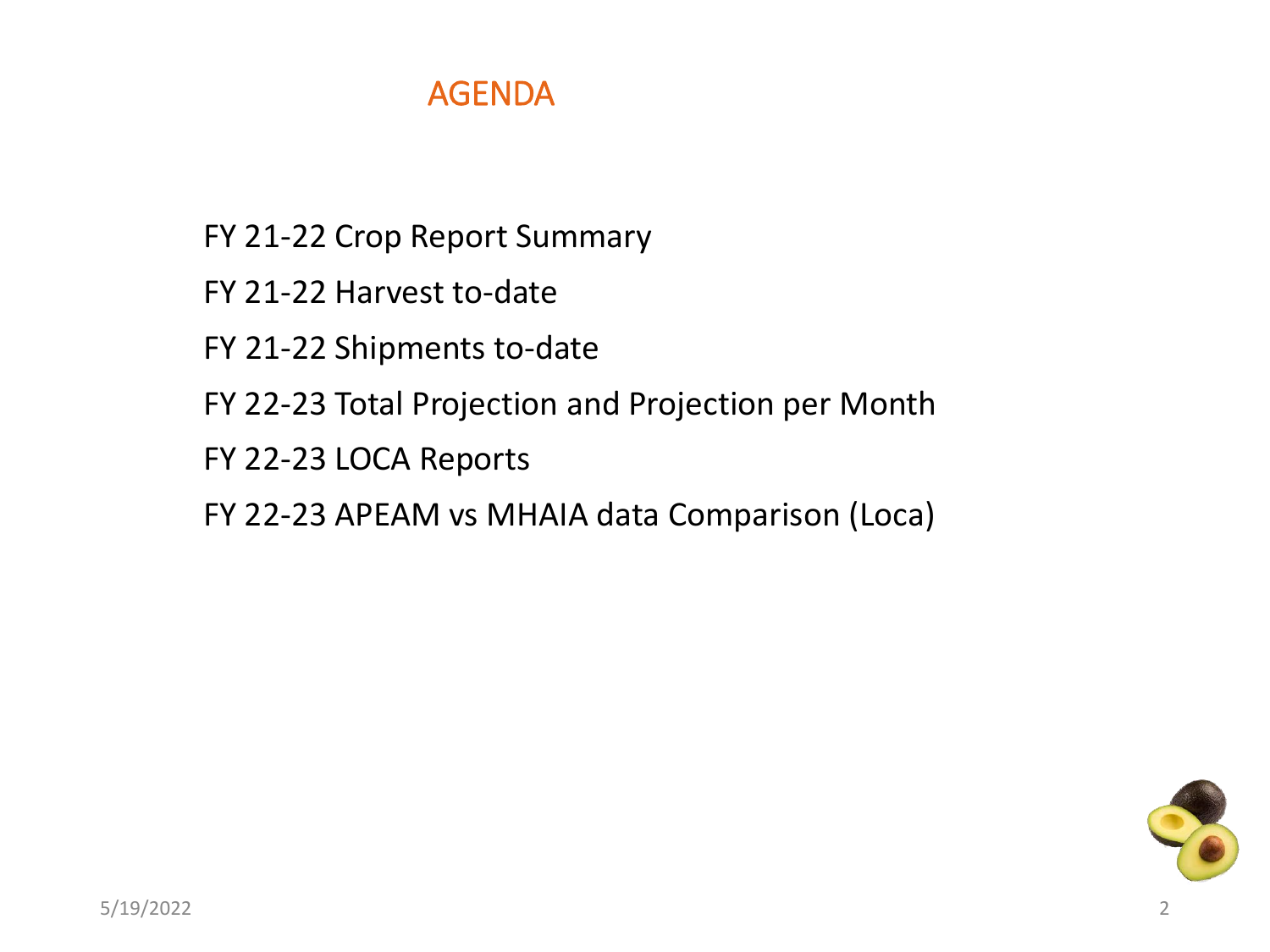#### **FY 2022 CROP REPORT SUMMARY**

| <b>Volume in Tons/Pounds at Gross</b>      | <b>Tons</b> | <b>Pounds</b> |
|--------------------------------------------|-------------|---------------|
| <b>Crop Report by APEAM</b>                |             |               |
| <b>Harvest</b>                             |             |               |
| 2021-2022 Estimated Harvest                | 1,135,868   | 2,504,160,286 |
| Actual Harvest - As of May 15th, 2022      | 974,601     | 2,148,627,410 |
| Balance to be Harvested-May 16- Jul 3,2022 | 114,310     | 252,010,412   |
| 2021-2022 Total Actual Harvest             | 1,088,911   | 2,400,637,822 |
| Ave/Wk -7 weeks                            | 16,330      | 36,001,487    |
| % Harvested                                | 89.5%       |               |
| % To be harvested                          | 10.5%       |               |
|                                            |             |               |
| <b>Shipments-Perspectivas</b>              |             |               |
| Total FY 21-22-Projected Shipments         | 967,389     | 2,132,727,843 |
| Actual Shipments - As of May 15th, 2022    | 839,340     | 1,850,428,557 |
| Balance to be shipped - Oct 4- Jul 4,2022  | 99,942      | 220,334,394   |
| <b>Total Shipments</b>                     | 939,282     | 2,070,762,951 |
| Ave/Wk -7 weeks                            | 14,277      | 31,476,342    |
| % Shipped                                  | 89.36%      |               |
| % To be shipped                            | 10.64%      |               |
| % Total Shipped over Total Projection      | $-2.91%$    |               |

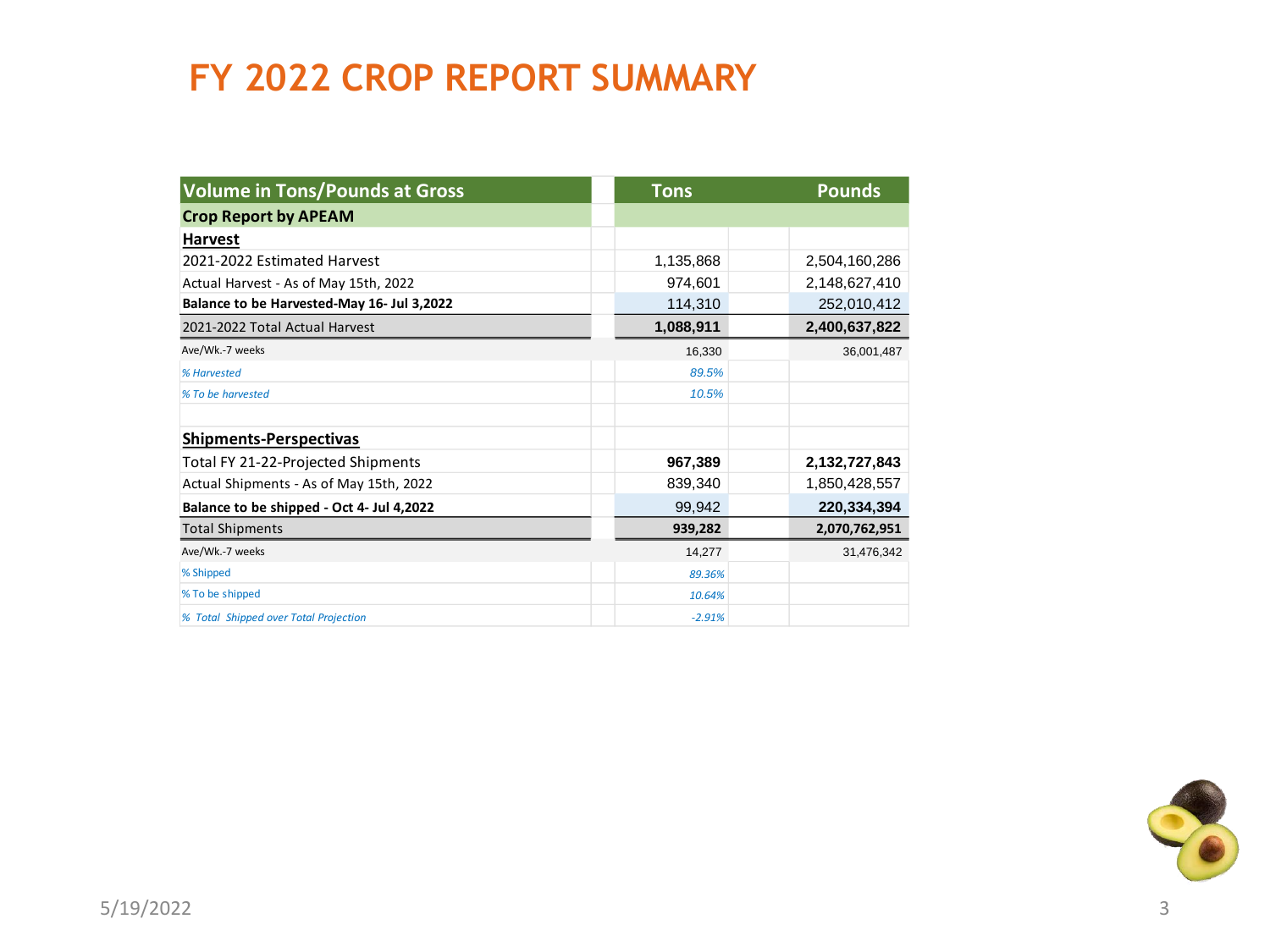## **FY 2022 HARVEST TO-DATE**



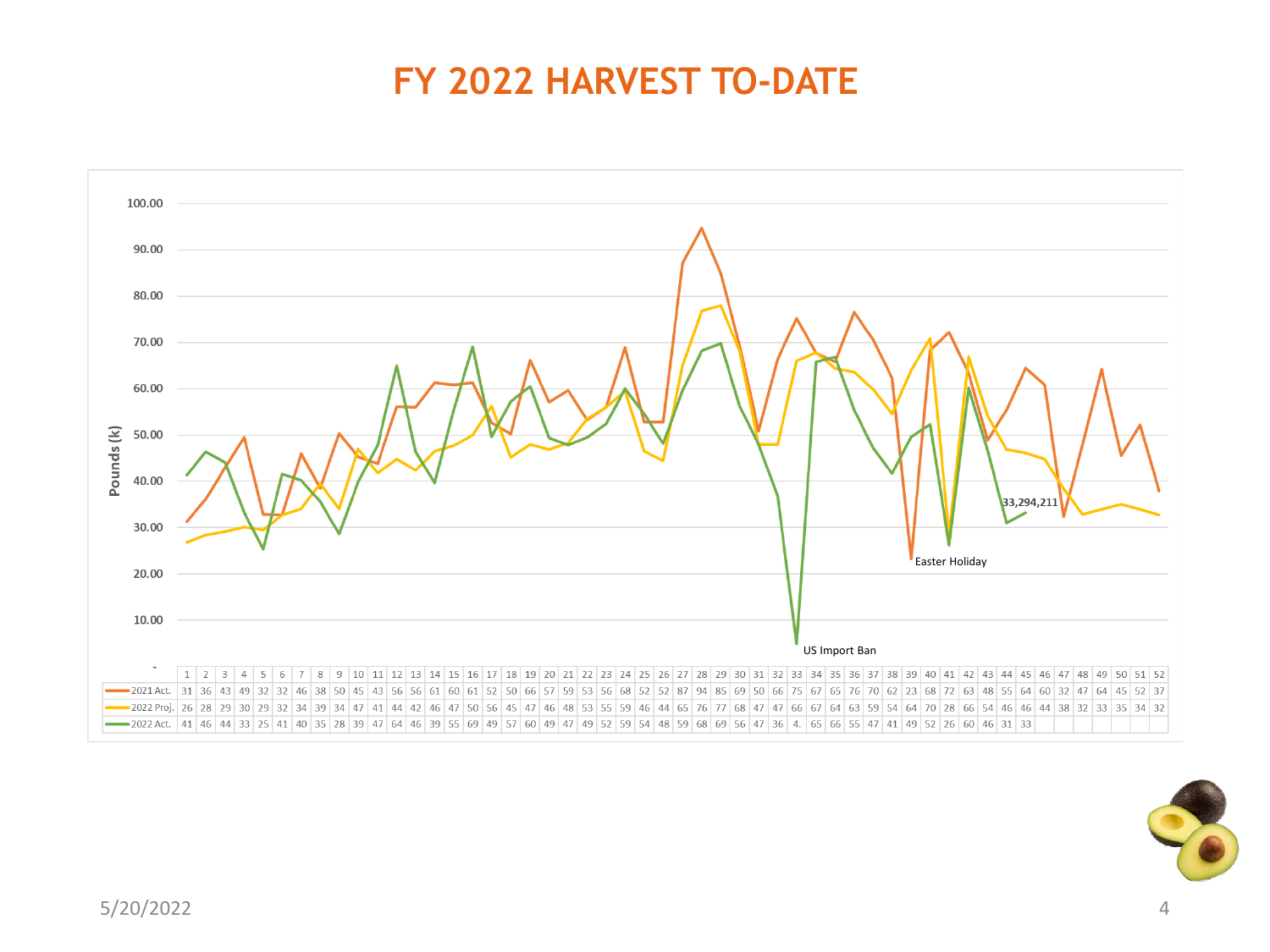## **FY 2022 SHIPMENTS TO-DATE**



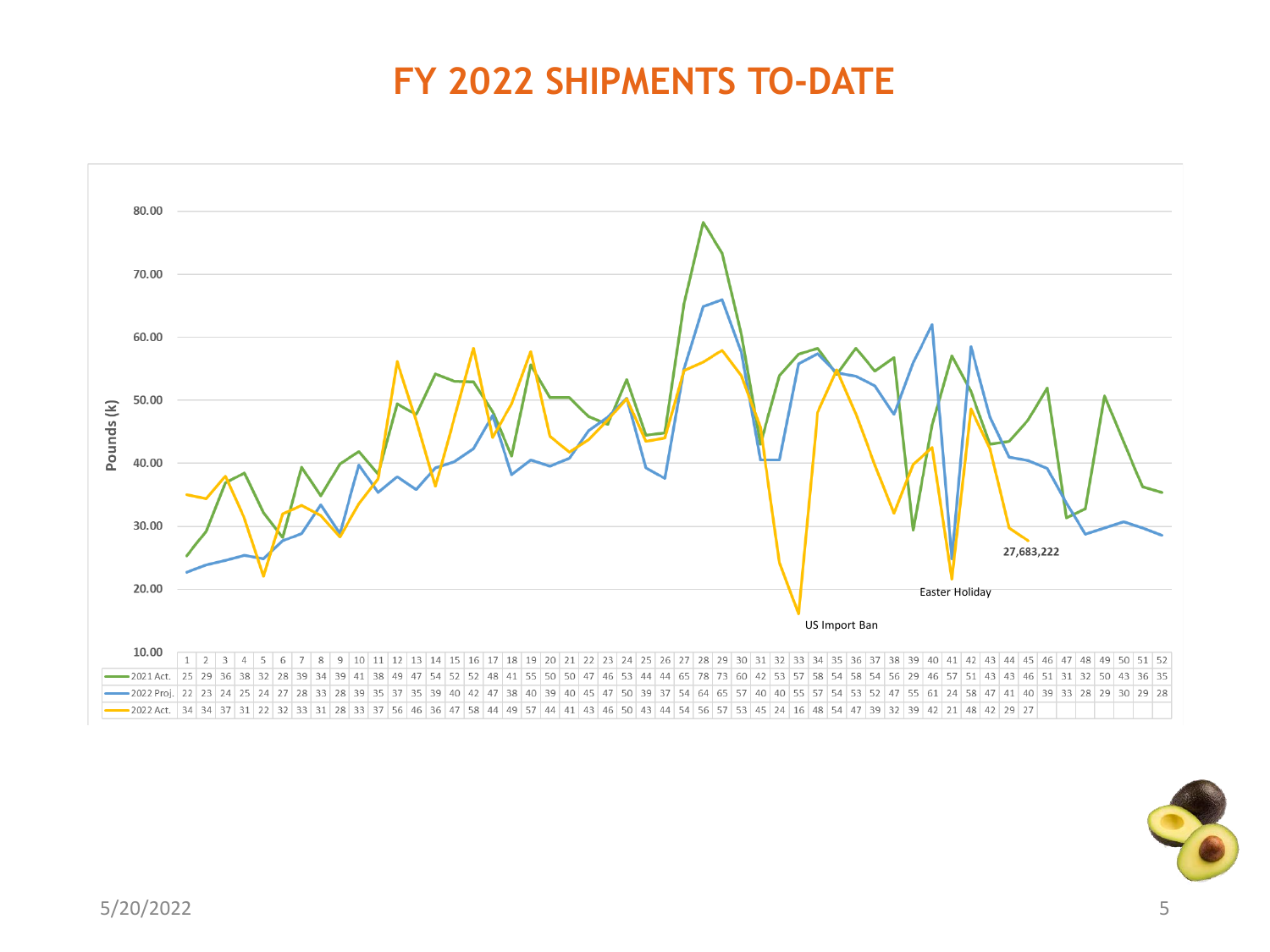#### **FY 2023 Total Projection and Projection per Month**

| <b>TONS</b>      |             |             | <b>POUNDS</b> |                 |                 |                 |
|------------------|-------------|-------------|---------------|-----------------|-----------------|-----------------|
|                  | <b>LOW</b>  | <b>MID</b>  | <b>HIGH</b>   | <b>LOW</b>      | <b>MID</b>      | HIGH            |
| <b>HARVEST</b>   | 1,235,636.8 | 1,330,071.9 | 1.424.507.0   | 2,724,112,954.7 | 2,932,306,732.7 | 3,140,500,510.8 |
| <b>SHIPMENTS</b> | 1.041.242.0 | 1,120,820.3 | 1.200.398.5   | 2,295,545,815.4 | 2,470,985,807.8 | 2.646.425.800.1 |
| % of Harvest     | 84.3%       | 84.3%       | 84.3%         |                 |                 |                 |

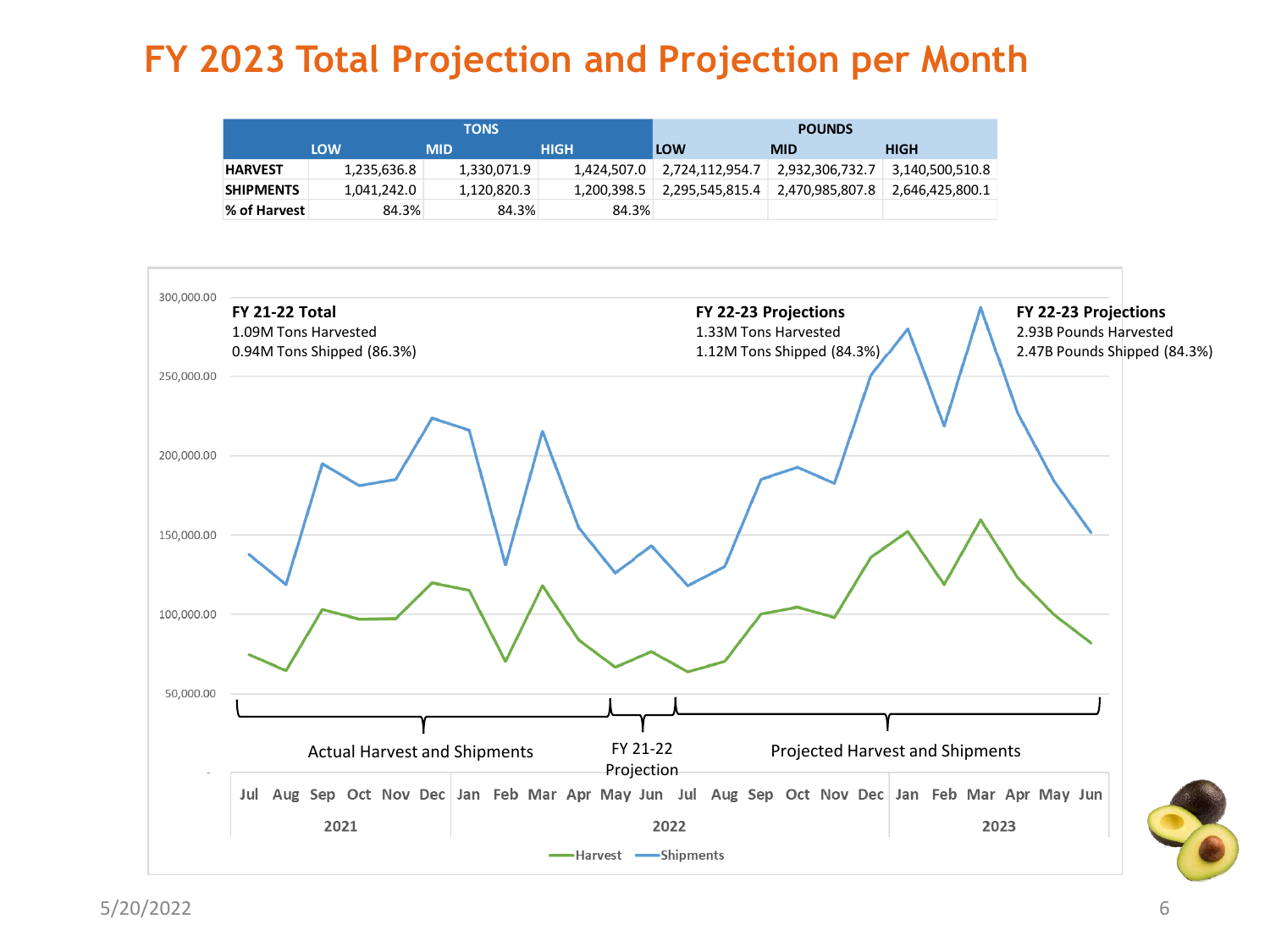#### **FY 22-23 LOCA REPORT**

|                   | <b>Volume (Tons)</b> |            |              |  |  |
|-------------------|----------------------|------------|--------------|--|--|
|                   | <b>LOW</b>           | <b>MID</b> | <b>UPPER</b> |  |  |
| <b>APEAM</b>      | 265,848.0            | 292,140.0  | 318,433.0    |  |  |
| <b>MHAIA</b>      | 234,851.5            | 253,734.1  | 272,616.7    |  |  |
| <b>Difference</b> | 30,997               | 38,406     | 45,816       |  |  |
| ℅                 | 11.66%               | 13.15%     | 14.39%       |  |  |

|                   | <b>Volume (Pounds)</b>                   |               |               |  |  |  |
|-------------------|------------------------------------------|---------------|---------------|--|--|--|
|                   | <b>LOW</b><br><b>UPPER</b><br><b>MID</b> |               |               |  |  |  |
| <b>APEAM</b>      | 586,094,531.6                            | 644,058,471.3 | 702,024,615.5 |  |  |  |
| <b>MHAIA</b>      | 517,758,878.4                            | 559,387,870.7 | 601,016,862.9 |  |  |  |
| <b>Difference</b> | 68,335,653                               | 84,670,601    | 101,007,753   |  |  |  |
| %                 | 11.66%                                   | 13.15%        | 14.39%        |  |  |  |

| <b>FY21-22</b> | LOCA          |
|----------------|---------------|
| <b>TONS</b>    | 211,633.0     |
| <b>POUNDS</b>  | 466,570,898.9 |
| %              | 21.7%         |